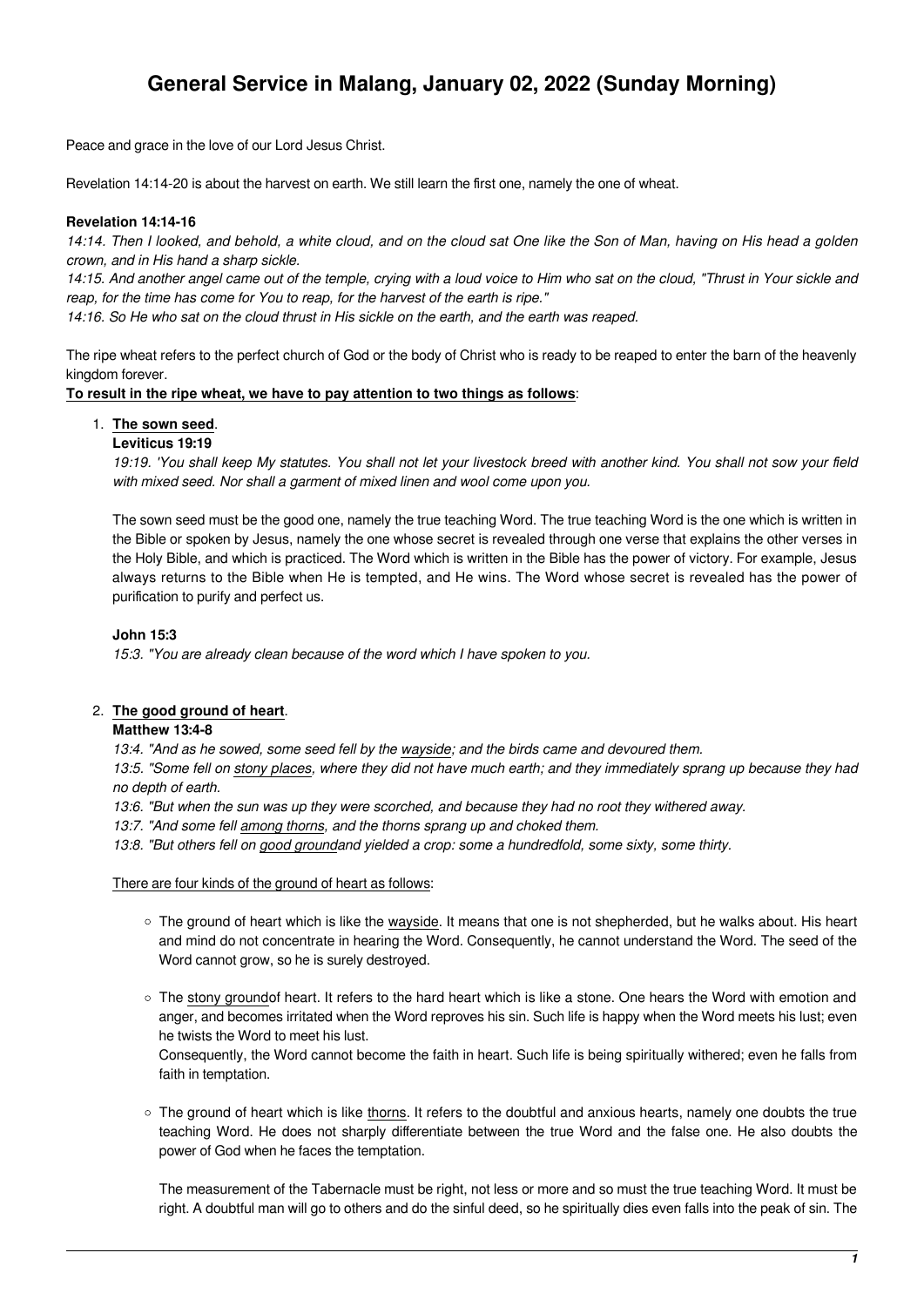spiritual death will go to the second death in the hell forever.

 $\circ$  The goodground of heart. It refers to the gentleness. If a guarter can receive the Word with the good ground of heart, it has fulfilled the Word.

## The facts found in gentleness are as follows:

- a. We look for the good place in the ministry, so we are not disturbed since the opening prayer, praising God, the prayer before the preaching of the Word, hearing the Word, and praying until the blessing prayer.
- b. We hear the Word of God solemnly and with a need like a dog which licks the crumbs, so we can understand and believe in the Word. The Word becomes faith in our heart. The seed of the Word will grow and yield a crop: some a hundredfold, some sixty, some thirty. A hundredfold is the ripe fruit that enters the barn of the heavenly kingdom forever.

#### **Yielding a crop, some thirtyfold refers to the fruit of repentance and new birth**. **Galatians 3:13**

3:13. Christ has redeemed us from the curse of the law, having become a curse for us (for it is written, "Cursed is everyone who hangs on a tree"),

Jesus was sold for thirty pieces of silver by Judas Iscariot, so He died in curse on the cross with four major injuries to redeem the Israelites from all of sins and the curse of sin. The fifth injury was at Jesus' side. From the fifth injury, blood and water came out to redeem the Gentiles from sin and the curse of sin. Both of them are redeemed by Christ's sacrifice with five major injuries.

## **The facts of being set free from sin and the curse of sin are as follows**:

1. Having the fruit of **repentance**, namely putting away five major sins by the power of injury at Jesus' side. The process is that the true teaching Word shows our sin, so we realize, regret, and confess sin to God and others. We do not sin anymore. We lay aside all malice, all deceit, hypocrisy, envy, and all evil speaking.

## **Matthew 3:8**

3:8. "Therefore bear fruits worthy of repentance,

## **1 Peter 2:1**

2:1. Therefore, laying aside all malice, all deceit, hypocrisy, envy, and all evil speaking,

## 2. Having the fruit of **new birth**through water and Holy Spirit baptisms.

## **Matthew 3:11**

3:11. "I indeed baptize you with water unto repentance, but He who is coming after me is mightier than I, whose sandals I am not worthy to carry. He will baptize you with the Holy Spirit and fire.

## **1 John 3:9**

3:9. Whoever has been born of God does not sin, for His seed remains in him; and he cannot sin, because he has been born of God.

By water baptism, we experience the freedom from sin. We do not want to sin anymore until we cannot sin anymore although there are threats, advantage, chance, et cetera. We become the same as Jesus. Further, we receive Holy Spirit, namely the living water of heaven. Holy Spirit baptism means that we receive the anointing and fullness of Holy Spirit.

## **1 Peter 2:2**

2:2. as newborn babes, desire the pure milk of the word, that you may grow thereby,

The spiritual babes are the sons of Abraham or the sons of God. The fact is that we are set free from sin. We cannot sin anymore no matter the condition is, and we are anointed and filled by Holy Spirit. Jesus is the descendant of Abraham, and so are we. We become the sons of God and descendants of Abraham who receive Abraham's blessing. We receive the physical blessing, namely we are taken care of by God up to our descendants, so we become blessing for others.

## **Matthew 1:1**

1:1. The book of the genealogy of Jesus Christ, the Son of David, the Son of Abraham: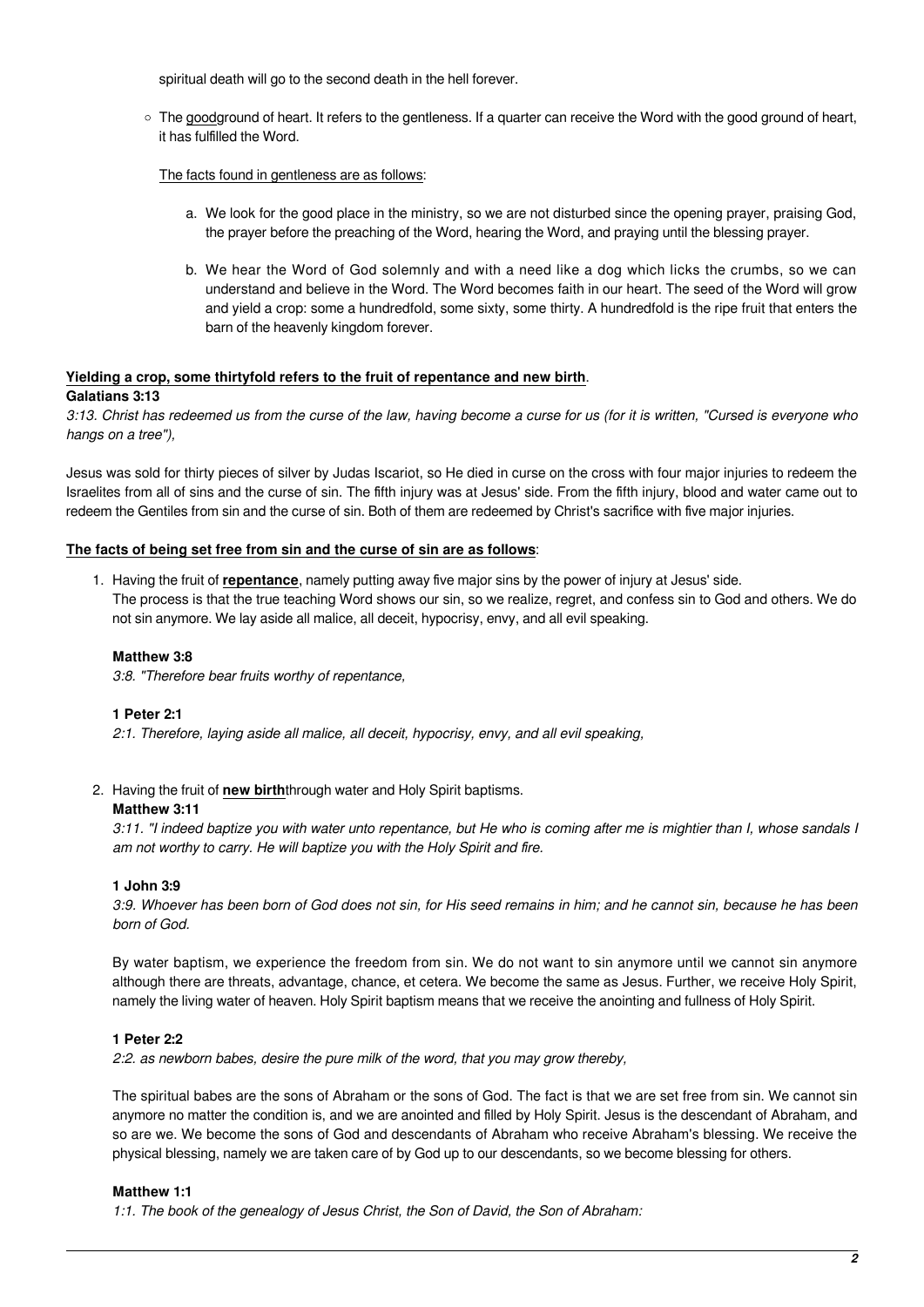## **Galatians 3:14**

3:14. that the blessing of Abrahammight come upon the Gentiles in Christ Jesus, that we might receive the promise of the Spirit through faith.

The anointing of Holy Spirit must be increased to the fullness of Holy Spirit, so we can live in righteousness. We are saved and not destroyed. We have a hope to enter the barn of the heavenly kingdom. As a spiritual babes, we always desire the pure milk of the Word, namely the shepherding Word or the repeated true teaching Word. A shepherd is like a mother who brings up and nurses, but he is also like a father who rebukes and whips. If we are shepherded correctly, our salvation will be assured. We are stable in righteousness. We are taken care of up to our descendants.("I shall not want", Psalm 23:1). We experience the heavenly satisfaction up to perfection to enter the heavenly kingdom. If we are not shepherded, we will be torn by beast

## **Yielding a crop, some sixtyfold refers to the fruit of holiness and faithfulness**.

## **Song of Solomon 3:7-8**

3:7. Behold, it is Solomon's couch, With sixty valiant men around it, Of the valiant of Israel.

3:8. They all hold swords, Being expert in war. Every man has his sword on his thigh Because of fear in the night.

The atmosphere on the last days is like the fear in the night. We will return to the age of Noah and Lot where we face the peak of sin, namely the sins of eating-drinking and marrying-giving in marriage. The physical and spiritual crisis happens on the last days. That is why we must become valiant men, namely the priests and kings. Solomon's couch refers to the holiness and faithfulness that we must keep in the marriage and ministry, especially on the last days.

## **There are two equipments to keep the holiness and faithfulness as follows**:

## 1. **The sword of the true teaching Word that is sharper than any two-edged sword purifies our whole life**.

- The purification is started from heart and mind. It is purified from evil desire (being greedy and stingy), unclean desire and bitterness. Without evil desire, we can return the possession of God, namely the tithe and special offerings, and the one of others who are in need. If we are holy and faithful, we will experience peace, so all things become easy and light. We always give thanks to God.
- The purification of deedto result in holy and good deeds.
- The purification of mouthto result in good and true words, so we can be used to testify for God. Our testimony is waited by people on the last days.

## **Malachi 2:7**

3:7. Yet from the days of your fathers You have gone away from My ordinances And have not kept them. Return to Me, and I will return to you," Says the LORD of hosts. "But you said, 'In what way shall we return?'

# **James 3:2**

3:2. For we all stumble in many things. If anyone does not stumble in word, he is a perfect man, able also to bridle the whole body.

# 2. '*Being expert in war*' **refers to watching over and praying**. We worship God, so we always win.

## **Revelation 17:14**

17:14. "These will make war with the Lamb, and the Lamb will overcome them, for He is Lord of lords and King of kings; and those who are with Him are called, chosen, and faithful."

# **Hebrews 1:7**

1:7. And of the angels He says: "Who makes His angels spirits And His ministers a flame of fire."

# **Revelation 1:14**

1:14. His head and hair were white like wool, as white as snow, and His eyes like a flame of fire;

The equipment of the Word must be followed with the one of watching over and praying, so we become the servant of God who is holy, faithful, and fervent. It is the same as the priest who becomes the apple of God's eye. As a result, we are protected by God. We cannot be made fall by Satan. A grain of sand cannot enter us. We can defeat the darkness of the night, so we are set free from the crisis in the world.

# **Yielding a crop, some a hundredfold refers to the fruit of perseverance and patience**.

## **Luke 8:15**

8:15. "But the ones that fell on the good ground are those who, having heard the word with a noble and good heart, keep it and